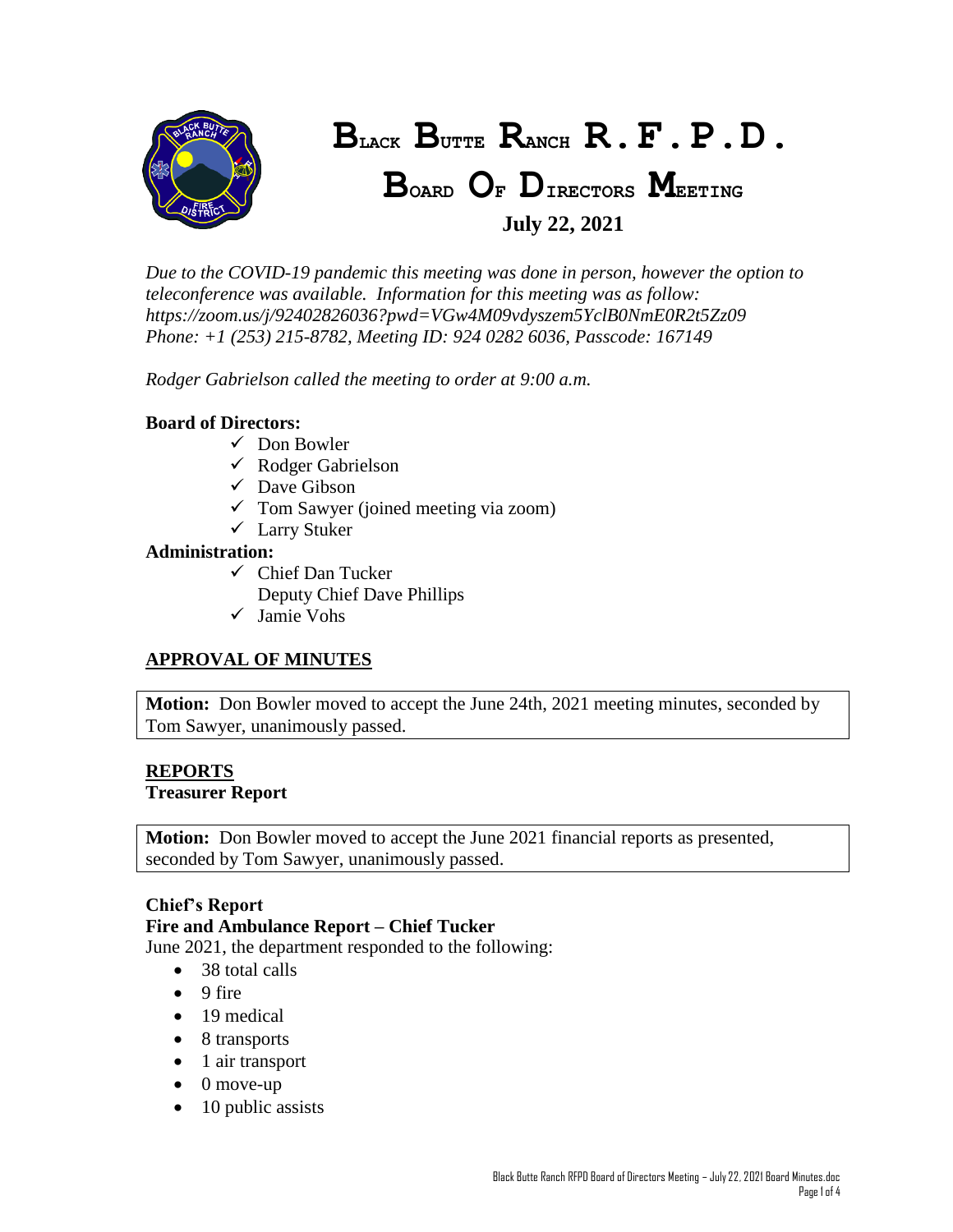- 7 mutual aids
- Year to date calls 162 (48 calls more than YTD 2020)

Chief Tucker reported that overall call volume is up. Some of the calls in June consisted of a BBQ fire, a brush fire at MP 93, and Task Force II to Warm Springs and Redmond Airport. There were no conflagrations in the area for June.

However, in July the Grandview Fire started, and there was a structure fire up in the Glaze Meadow area. Deputy State Fire Marshal Caleb Barnes, assessed the fire and should be able to determine its origination; it was likely due to electrical. The feeling is that the fire is accidental versus arson. Chief Tucker complemented the firefighters who worked the structure fire. There was 22 personnel total on the fire, including an engine from Sisters-Camp Sherman Fire and an engine from Cloverdale.

The couple staying at the home in GM were here for their anniversary and were sleeping downstairs. The husband heard a noise and then a louder noise, which prompted him to call 911. They were able to capture film on their Ring video doorbell.

Chief Tucker feels damages are about \$100,000+. The attic space was tongue and groove, which kept the fire somewhat contained. The firefighters had to break windows out in the garage but did not go into the garage. They also had Trex decking, which Chief Tucker feels helped with the situation. The hot tub melted down before the Trex decking.

#### **Chief Tucker discussed:**

#### **Grandview Fire**

The State of Oregon and the Feds are clamping down on campfires, etc., due to fires in the state. The Oregon State Fire Marshal's office is pre-positioning task force teams to the middle of the state in the event they are needed. A task force team is currently prepositioned here in Central Oregon.

### **Positive Changes @ Oregon State Fire Marshal's Office: Prepositioning Task Forces, Out of State Resources, Regional Deputies, Regional Conflagration Coordinator, Separation from Oregon State Police, Budget**

The Oregon State Fire Marshal's Office will be separating from the Oregon State Police, which will be a good thing.

Out of state resources are being asked for, and there is currently a task force team from Utah that have been familiarizing themselves with the area. The team seems very happy to be here. Chief Tucker and Chief Craig (from Sisters-Camp Sherman Fire) toured the team in areas such as Sisters, Black Butte, Camp Sherman, and the areas where the GW and Cache Fires took place. The team seems eager to get on a fire in this area because the terrain (fuel model) is so different from where they come from. The Utah team will be in Oregon for two weeks.

Oregon Legislature has released funds to implement Regional Deputies and a Regional Conflagration Coordinator. The Regional Conflagration Coordinator will also be used for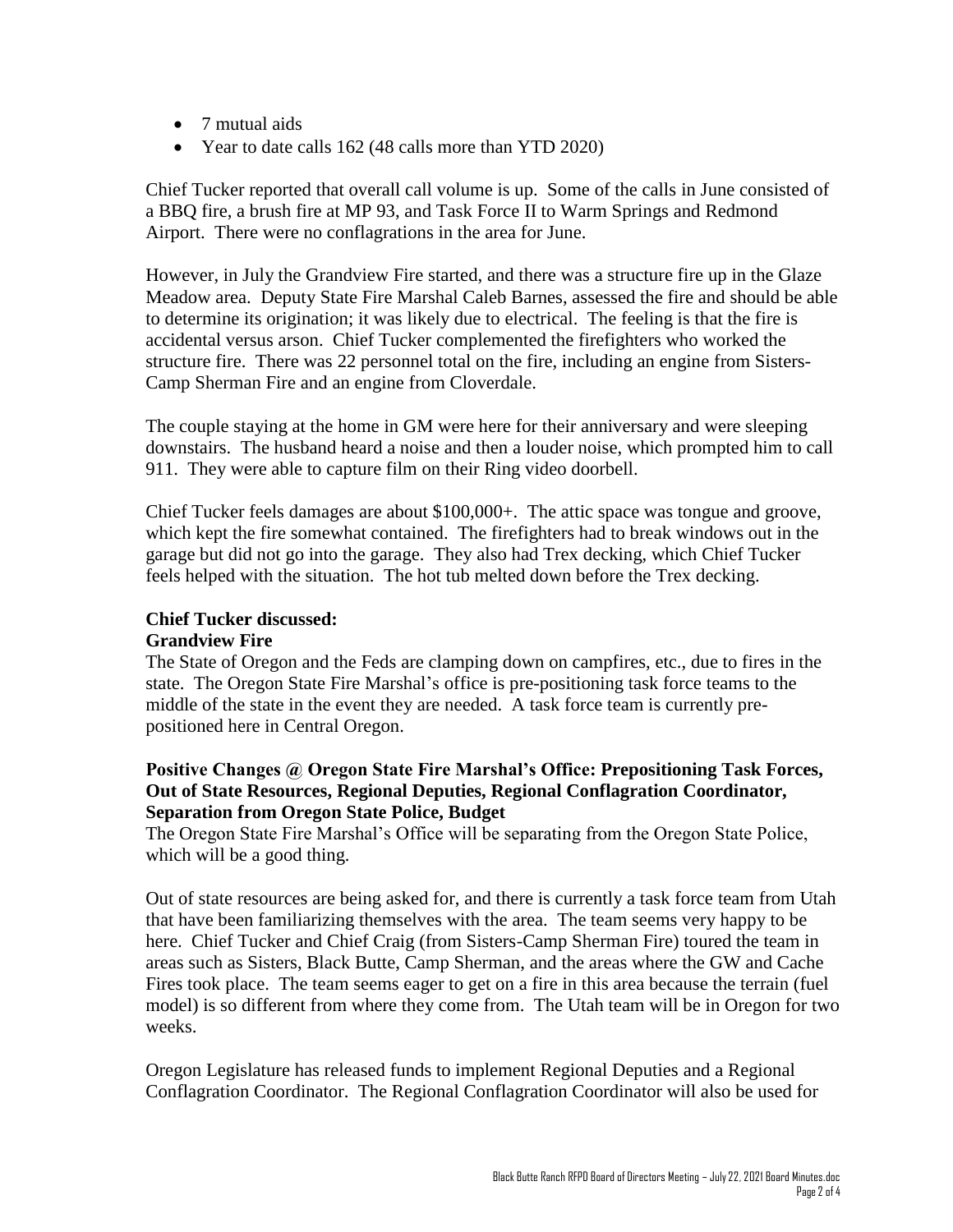mitigation purposes. David Call has been assigned the position of Regional Conflagration Coordinator. Chief Tucker had the opportunity to tour around with David during the Grandview Fire and more recently when the Utah Task Force Team came to visit. David brings a lot to the table as he is ex-coast guard, ex-wildland, and ex-structural firefighter, and is very familiar with Oregon. These positions will help meet the needs of SB 762.

Larry inquired about prescribed burns and the likelihood of ever catching up on prescribed burns based on the last provided information. Chief Tucker stated prescribed burns are generally feds who take on the task and responsibility, and the discussion today of a Regional Coordinator is state funded.

Rodger feels the state is organizing itself in a positive, aggressive manner. He wondered if/when The Ranch would be approached by one of the coordinators. This is a possibility; however, Chief Tucker feels they are just getting their feet under them and learning what their job is/consists of.

Chief Tucker feels many positive changes are coming from OSFM. They are taking advantage of the awareness of the fires from last year. There is a lot of discussion about logging, defensible space, fuels mitigation, and building codes.

Chief Tucker provided in the board packet a letter from Oregon State Fire Marshal Mariana Ruiz-Temple, along with a copy of the language to SB 762.

#### **President's Report**

The Black Butte Ranch Board of Directors will be meeting this Saturday, July 24<sup>th</sup>. One of the discussion points will be fuels mitigation. Rodger feels that several of the board members are in support of wildfire preparedness.

# **OLD BUSINESS**

**GM 13 – status**

No new change in status for the occupants of GM13.

# **Kalamataca Ranch LLC Fire Protection Agreement**

The Kalamataca Ranch fire protection contract was signed. The owners have a forest management plan currently in place, which is good. The property aligns up to Snowbrush. They have a yurt, a roofed barn for hay, and a teepee. The owners are taking some interesting mitigation routes in that they have longhorn cattle on the property to eat the brush. They are also aware that a water supply is necessary on the property.

#### **NEW BUSINESS**

#### **Accuity – 2020/2021 Audit – update**

The  $2020/2021$  financial audit took place on Tuesday (July  $20<sup>th</sup>$ ). The audit process went very well, and a draft financial audit report should be given to Jamie in a week or two.